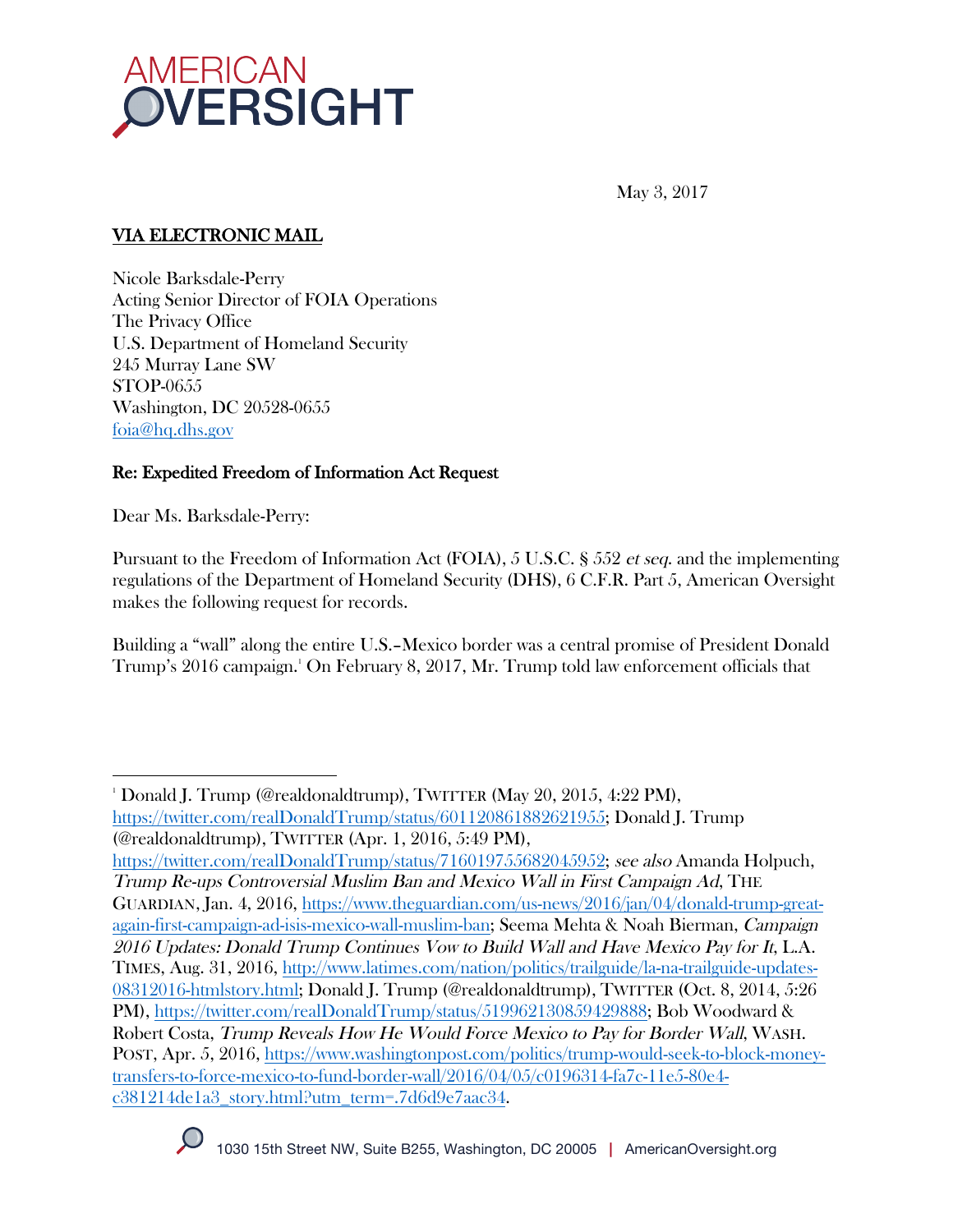design of the wall was already underway. 2 In prepared remarks for his joint address to Congress on February 28, Mr. Trump indicated that a schedule had been established for starting and completing the wall, and stated, "We will soon begin the construction of a great wall along our southern border. It will be started ahead of schedule and, when finished, it will be a very effective weapon against drugs and crime."3 Despite repeatedly pledging that he would make Mexico pay for the wall, it appears American taxpayers will be footing the bill for the construction.<sup>4</sup> Moreover, Mr. Trump has evidenced a lack of familiarity with U.S. procurement laws as well as a propensity for inside deals with his friends in the construction industry.5 Mr. Trump has insisted that he will be personally involved in the wall's "design and negotiations" to ensure it comes in under budget.6

During Congress's discussions to extend federal funding beyond April 28, media reports indicated that OMB Director Mick Mulvaney has made funding for the wall "a top demand" since the massive infrastructure project is "one of [Mr. Trump's] highest priorities."7 In response to reports of conflicts between Congress and the Trump administration over funding the wall in this manner, 8 Mr. Mulvaney said in a televised interview, "It should surprise no one, in fact I know it doesn't

http://www.cnn.com/2017/02/28/politics/donald-trump-speech-transcript-full-text/. 4

http://www.npr.org/2017/01/26/511861462/trumps-suggested-import-tax-would-mean-americanspay-for-that-wall. 5

 $\beta$  Blake Schmidt & Jonathan Levin, *Miami Billionaire Perez Rejects His Friend Trump's Wall* Overture, BLOOMBERG, Jan. 31, 2017, https://www.bloomberg.com/news/articles/2017-01- 31/miami-billionaire-perez-rejects-his-friend-trump-s-wall-overture ("[Jorge] Perez, a billionaire who has built Trump-branded towers in South Florida, said the president e-mailed him after the inauguration with plans for the wall and asked if he'd be interested in working on it.").  $\degree$  Donald J. Trump (@realdonaldtrump), TWITTER (Feb. 11, 2017, 9:18 AM),

https://twitter.com/realdonaldtrump/status/830405706255912960; Donald J. Trump (@realdonaldtrump), TWITTER (Feb. 11, 2017, 9:24 AM),

https://twitter.com/realdonaldtrump/status/830407172747988992.

<sup>8</sup> Jim Acosta & Theodore Schleifer, *Mulvaney Says No Shutdown, Even with Border Ask*, CNN (Apr. 21, 2017, 2:26 PM), http://www.cnn.com/2017/04/21/politics/mick-mulvaney-border-wall/; Richard Cowan & David Morgan, Trump Republicans Face Tricky Task of Averting U.S.

Government Shutdown, REUTERS (Apr. 21, 2017, 9:12 AM), http://www.reuters.com/article/ususa-budget-idUSKBN17N1LK; Jennifer Jacobs, White House Orders Agencies Prepare for

Potential Government Shutdown, BLOOMBERG (Apr. 21, 2017, 1:01 PM), https://www.bloomberg.com/politics/articles/2017-04-21/trump-confident-government-to-avoidshutdown-as-agencies-prepare.

  $^{\circ}$ Julia Edwards Ainsley, *Exclusive – Trump Border 'Wall' to Cost \$21.6 Billion, Take 3.5 Years to* Build: Internal Report, REUTERS.COM (Feb. 9, 2017, 10:05 PM),

http://www.reuters.com/article/us-usa-trump-immigration-wall-exclusive-idUSKBN15O2ZN. 3 Donald Trump's Congress Speech, CNN.COM (Mar. 1, 2017, 12:54 AM),

<sup>&</sup>lt;sup>4</sup> Stuart Anderson, *Now Americans, Not Mexico, Would Pay for the Wall?*, FORBES.COM (Jan. 26, 2017, 9:04 PM), https://www.forbes.com/sites/stuartanderson/2017/01/26/now-americans-notmexico-would-pay-for-the-wall/#177fa9126c48; Scott Horsley, Trump's Suggested Import Tax Would Mean Americans Pay for That Wall, NPR, Jan. 26, 2017,

<sup>&</sup>lt;sup>7</sup> Andrew Taylor, *President Trump's Budget Chief Says Spending Bill Must Have Border Wall* Funding, TIME, Apr. 20, 2017, http://time.com/4749678/mick-mulvaney-budget-border-wallfunding-government-shutdown/.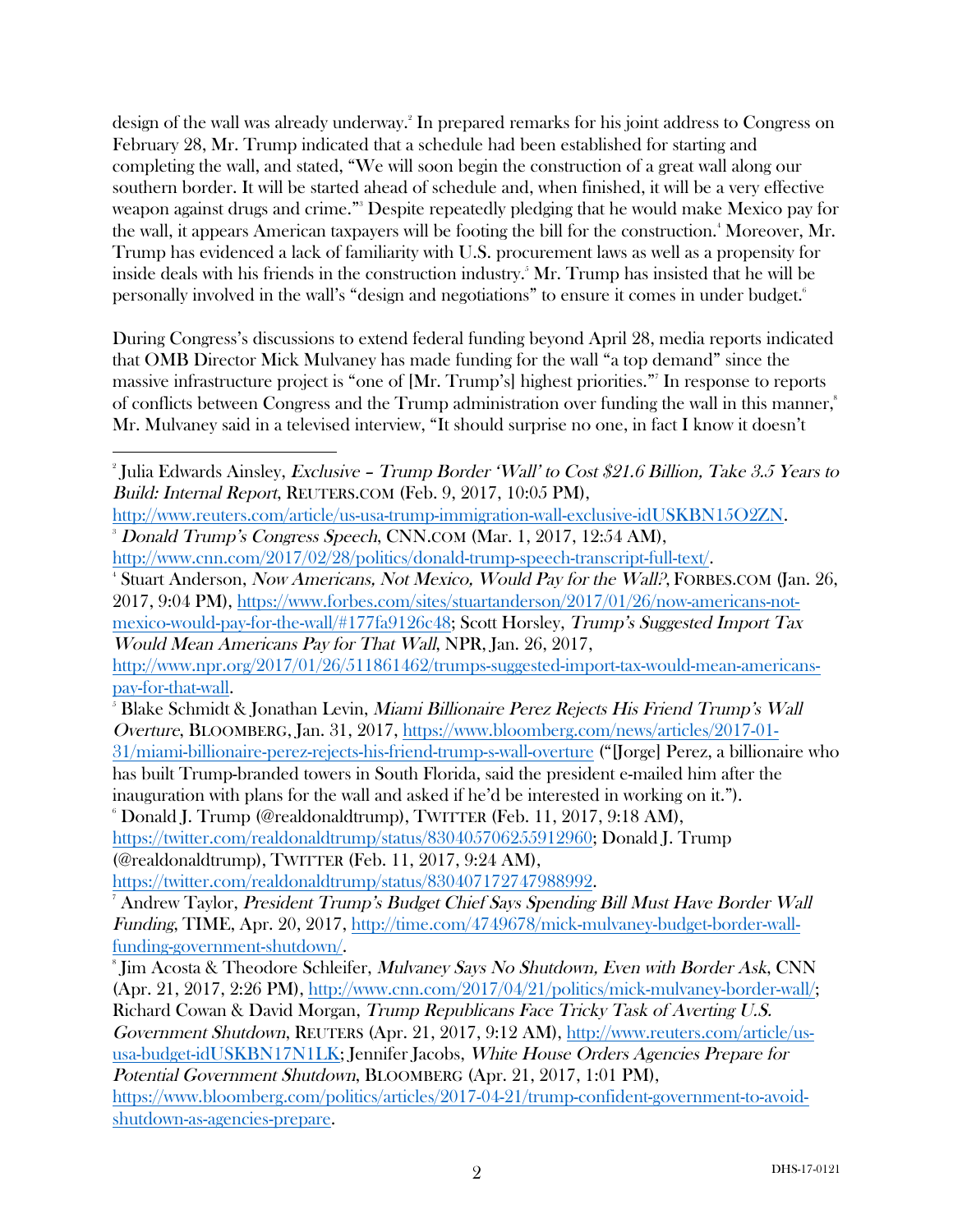surprise anyone that the actual, physical southern wall is a priority, a top priority for this president. He ran on it. He won on it. And as every winning candidate always like to say, 'Elections have consequences.'"9

On Friday, April 28, Congress passed a one-week funding bill to keep the government open through Friday, May 5.<sup>10</sup> On Sunday, April 30, news emerged that Congress had come to agreement on a spending bill—the Consolidated Appropriations Act, 2017—through the end of Fiscal Year (FY) 2017 that would explicitly prohibit use of appropriated funds for wall construction.11 On May 1, Mr. Mulvaney restated the administration's commitment to building a wall and seeking funding in FY 2018 for "bricks and mortar" for the wall.<sup>12</sup>

In contrast to the White House's assurances that the project will be a physical wall, in recent testimony Homeland Security Secretary John Kelly testified that a contiguous, physical wall was unlikely.<sup>13</sup> In addition, the total cost of the wall is still unknown, though reports range from \$8 billion<sup>14</sup> to \$22 billion<sup>15</sup> to \$70 billion.<sup>16</sup> Nevertheless, as the administration's designated budget official, Mr. Mulvaney is in negotiations with the Hill for significant budget allocations for the wall in this spending bill. As he notes, "[Y]ou cannot expect a president who just won election to give up very easily on his highest priority."<sup>17</sup> In short, the administration was threatening a government shutdown if it did not receive funds to build a wall, and Mr. Trump reiterated that threat after the

https://www.nytimes.com/2017/04/30/us/politics/bipartisan-agreement-reached-to-fundgovernment-through-september.html; Lisa Mascaro, Congressional Negotiators Reach \$1-Trillion Deal to Fund Government but Provide Little for Trump's Priorities, L.A. TIMES, Apr. 30, 2017, http://www.latimes.com/politics/la-na-pol-congress-budget-deal-20170430-story.html.

 $12$  Press Briefing by Office of Management and Budget Director Mick Mulvaney on the Consolidated Appropriations Act, 2017, THE WHITE HOUSE, May 1, 2017, https://www.whitehouse.gov/the-press-office/2017/05/01/press-briefing-office-management-and-

 9 OMB Director Says No Surprise Wall Is Top Trump Priority, BLOOMBERG (Apr. 21, 2017, 2:57 PM), https://www.bloomberg.com/politics/videos/2017-04-21/omb-dir-says-no-surprise-wall-is-

trump-priority-video.<br>
<sup>10</sup> Erin Kelly, *Congress Passes Short-Term Funding Bill to Avoid Government Shutdown*, USA TODAY (Apr. 28, 2017, 1:34 PM),

https://www.usatoday.com/story/news/politics/2017/04/28/house-passes-short-term-funding-billavoid-shutdown-senate-expected-follow-suit/101018580/.<br>
<sup>11</sup> Thomas Kaplan & Matt Flegenheimer, *Bipartisan Agreement Reached to Fund Government* 

Through September, N.Y. TIMES, Apr. 30, 2017,

budget-director-mick-mulvaney.<br><sup>13</sup> Kal Topan, *Kelly: No Border Wall 'from Sea to Shining Sea'*, CNN (Apr. 5, 2017, 11:56 AM),<br>http://www.cnn.com/2017/04/05/politics/kelly-testimony-senate-homeland-border-security-wall/.

<sup>&</sup>lt;sup>14</sup> Jeremy Diamond, *Trump: Border Wall Will Cost \$8 Billion*, CNN (Feb. 9, 2017, 4:27 PM), http://www.cnn.com/2016/02/09/politics/donald-trump-border-wall-cost-8-billion/.<br><sup>15</sup> Ainsley, *supra* note 2.

 $16$  Ron Nixon, *Border Wall Cost 3 Times Estimates, Senate Democrats' Report Says, N.Y.* TIMES, Apr. 18, 2017, https://www.nytimes.com/2017/04/18/us/politics/senate-democrats-border-wall-costtrump.html.<br><sup>17</sup> BLOOMBERG, *supra* note 9.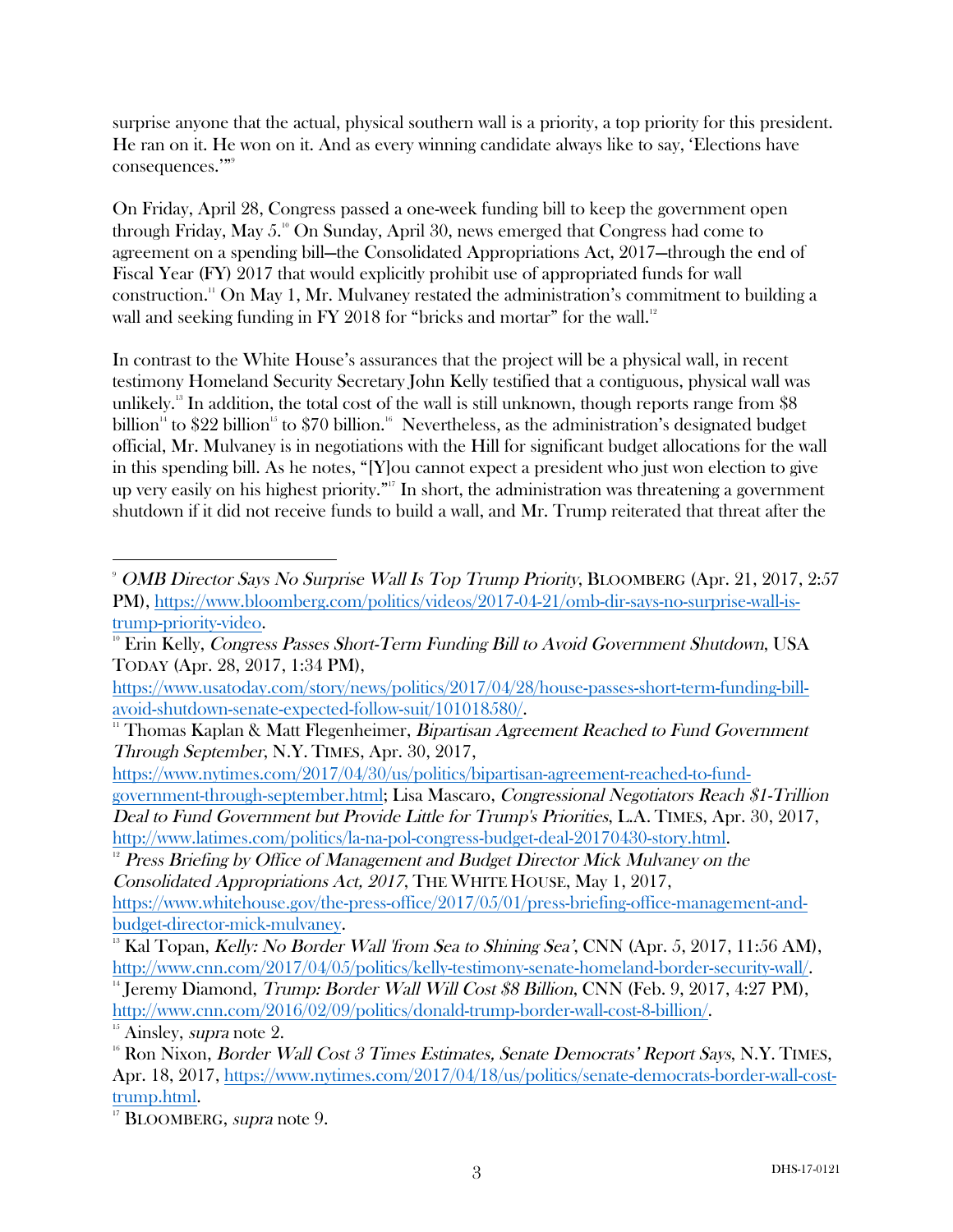new deal was reached,<sup>18</sup> notwithstanding the fact that, as of yet, there is no plan or serious budget estimate for the wall, much less a consensus on what form such a "wall" would take or even that it is necessary.

The continuing debate over funding for the "wall," including what funds Congress has made available in connection with planning for a construction of such a "wall," remains an issue of high public interest.

#### Requested Records

 

American Oversight requests that DHS produce the following within twenty business days and seeks expedited review of this request for the reasons identified below:

- 1. All guidance from the Chief Financial Officer or Office of General Counsel regarding the availability of appropriated funds or how to use appropriated funds for construction of a wall, fence, or other physical or virtual barrier along the U.S.-Mexico border in compliance with any riders in the Consolidated Appropriations Act, 2017.
- 2. All communications with Congress, including any member of Congress or congressional staff, regarding the inclusion of funding for construction of a wall, fence, or other physical or virtual barrier along the U.S.-Mexico in any congressional resolutions or bills.

The search for responsive records should include individuals and locations where records are likely to exist, including but not limited to: John Kelly, the Office of the Secretary, the Chief of Staff, Elaine Duke, the Office of the Deputy Secretary, the Office of Policy, the Office of Legislative Affairs, and the Management Directorate.

Please provide all responsive records from January 20, 2017, to the date the search is conducted.

In addition to the records requested above, American Oversight also requests records describing the processing of this request, including records sufficient to identify search terms used and locations and custodians searched and any tracking sheets used to track the processing of this request. If DHS uses FOIA questionnaires or certifications completed by individual custodians or components to determine whether they possess responsive materials or to describe how they conducted searches, we also request any such records prepared in connection with the processing of this request.

American Oversight seeks all responsive records regardless of format, medium, or physical characteristics. In conducting your search, please understand the terms "record," "document," and "information" in their broadest sense, to include any written, typed, recorded, graphic, printed, or audio material of any kind. We seek records of any kind, including electronic records, audiotapes, videotapes, and photographs, as well as letters, emails, facsimiles, telephone messages, voice mail messages and transcripts, notes, or minutes of any meetings, telephone conversations or

<sup>&</sup>lt;sup>18</sup> Julie Hirschfeld Davis, Trump, in Wake of Deal to Avoid a Shutdown Now, Calls for One Later, N.Y. TIMES, May, 2, 2017, https://www.nytimes.com/2017/05/02/us/politics/good-shutdowncongress-trump.html.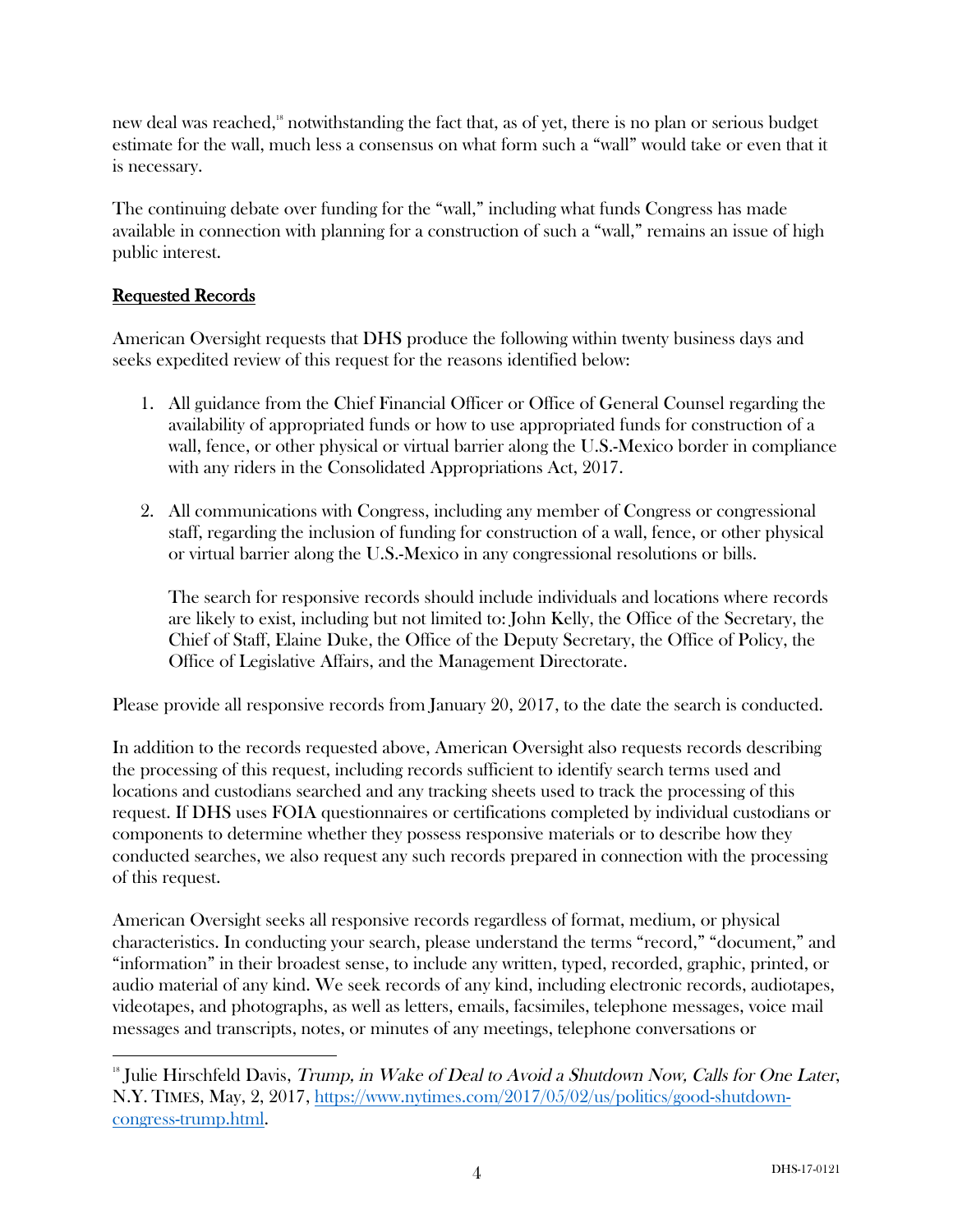discussions. Our request includes any attachments to these records. No category of material should be omitted from search, collection, and production.

Please search all records regarding agency business. You may not exclude searches of files or emails in the personal custody of your officials, such as personal email accounts. Records of official business conducted using unofficial systems or stored outside of official files is subject to the Federal Records Act and FOIA.<sup>19</sup> It is not adequate to rely on policies and procedures that require officials to move such information to official systems within a certain period of time; American Oversight has a right to records contained in those files even if material has not yet been moved to official systems or if officials have, through negligence or willfulness, failed to meet their obligations.<sup>20</sup>

In addition, please note that in conducting a "reasonable search" as required by law, you must employ the most up-to-date technologies and tools available, in addition to searches by individual custodians likely to have responsive information. Recent technology may have rendered DHS's prior FOIA practices unreasonable. In light of the government-wide requirements to manage information electronically by the end of 2016, it is no longer reasonable to rely exclusively on custodian-driven searches.21 Furthermore, agencies that have adopted the National Archives and Records Agency (NARA) Capstone program, or similar policies, now maintain emails in a form that is reasonably likely to be more complete than individual custodians' files. For example, a custodian may have deleted a responsive email from his or her email program, but DHS's archiving tools would capture that email under Capstone. Accordingly, American Oversight insists that DHS use the most up-to-date technologies to search for responsive information and take steps to ensure that the most complete repositories of information are searched. American Oversight is available to work with you to craft appropriate search terms. However, custodian searches are still required; agencies may not have direct access to files stored in .PST files, outside of network drives, in paper format, or in personal email accounts.

https://www.archives.gov/files/records-mgmt/m-12-18.pdf.

 <sup>19</sup> See Competitive Enter. Inst. v. Office of Sci. & Tech. Policy, 827 F.3d 145, 149-50 (D.C. Cir. 2016); cf. Judicial Watch, Inc. v. Kerry, 844 F.3d 952, 955–56 (D.C. Cir. 2016).<br><sup>20</sup> See Competitive Enter. Inst. v. Office of Sci. & Tech. Policy, No. 14-cv-765, slip op. at 8 (D.D.C.

Dec. 12, 2016) ("The Government argues that because the agency had a policy requiring [the official] to forward all of his emails from his [personal] account to his business email, the [personal] account only contains duplicate agency records at best. Therefore, the Government claims that any hypothetical deletion of the [personal account] emails would still leave a copy of those records intact in [the official's] work email. However, policies are rarely followed to perfection by anyone. At this stage of the case, the Court cannot assume that each and every work related email in the [personal] account was duplicated in [the official's] work email account." (citations omitted)).

<sup>21</sup> Presidential Memorandum—Managing Government Records, 76 Fed. Reg. 75,423 (Nov. 28, 2011), https://obamawhitehouse.archives.gov/the-press-office/2011/11/28/presidentialmemorandum-managing-government-records; Office of Mgmt. & Budget, Exec. Office of the President, Memorandum for the Heads of Executive Departments & Independent Agencies,

<sup>&</sup>quot;Managing Government Records Directive," M-12-18 (Aug. 24, 2012),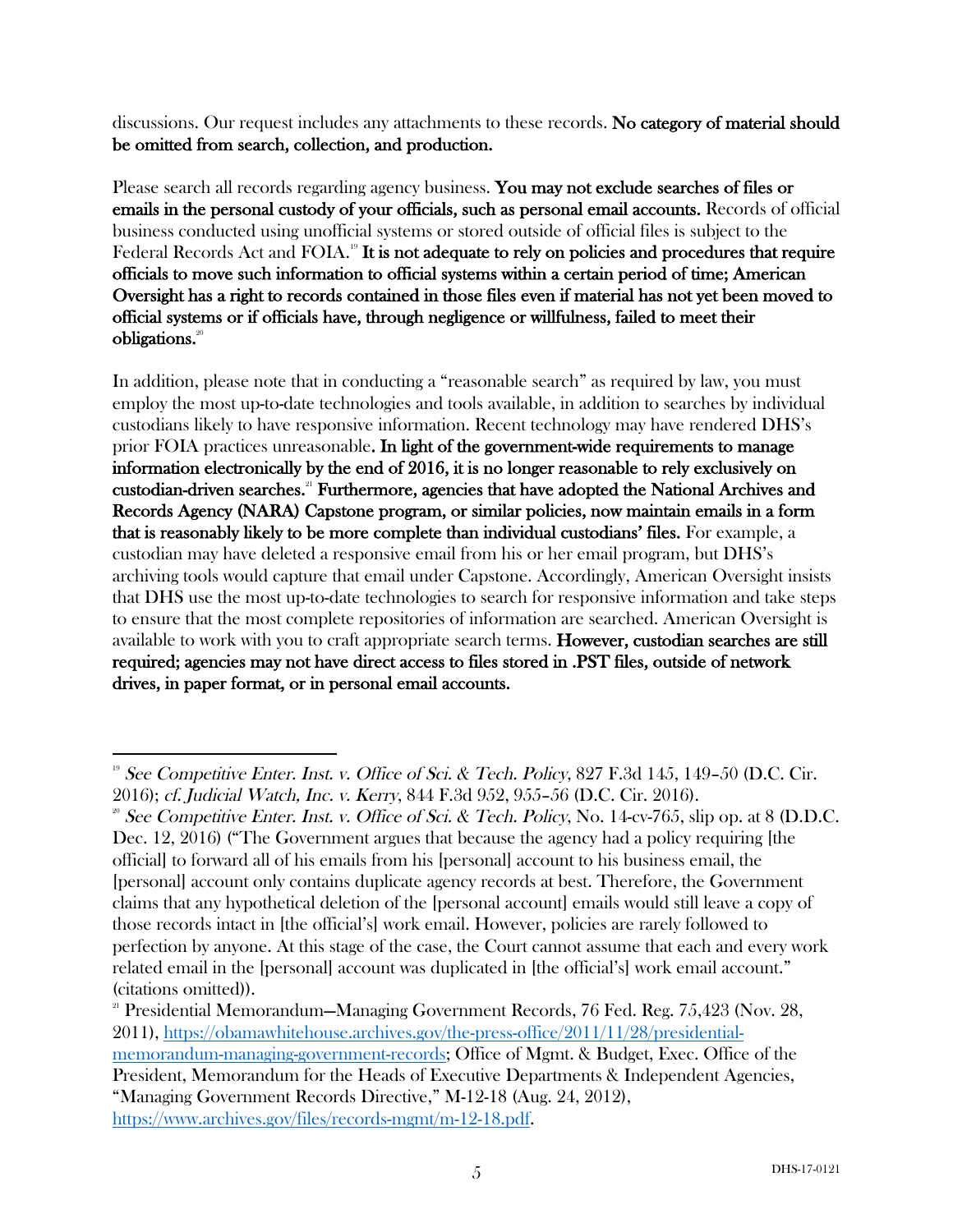Under the FOIA Improvement Act of 2016, agencies must adopt a presumption of disclosure, withholding information "only if . . . disclosure would harm an interest protected by an exemption" or "disclosure is prohibited by law."<sup>22</sup> If it is your position that any portion of the requested records is exempt from disclosure, American Oversight requests that you provide an index of those documents as required under Vaughn v. Rosen, 484 F.2d 820 (D.C. Cir. 1973), cert. denied, 415 U.S. 977 (1974). As you are aware, a Vaughn index must describe each document claimed as exempt with sufficient specificity "to permit a reasoned judgment as to whether the material is actually exempt under FOIA."<sup>23</sup> Moreover, the *Vaughn* index "must describe each document or portion thereof withheld, and for each withholding it must discuss the consequences of disclosing the sought-after information."24 Further, "the withholding agency must supply 'a relatively detailed justification, specifically identifying the reasons why a particular exemption is relevant and correlating those claims with the particular part of a withheld document to which they apply.'"<sup>25</sup>

In the event some portions of the requested records are properly exempt from disclosure, please disclose any reasonably segregable non-exempt portions of the requested records. If it is your position that a document contains non-exempt segments, but that those non-exempt segments are so dispersed throughout the document as to make segregation impossible, please state what portion of the document is non-exempt, and how the material is dispersed throughout the document.26 Claims of nonsegregability must be made with the same degree of detail as required for claims of exemptions in a *Vaughn* index. If a request is denied in whole, please state specifically that it is not reasonable to segregate portions of the record for release.

You should institute a preservation hold on information responsive to this request. American Oversight intends to pursue all legal avenues to enforce its right of access under FOIA, including litigation if necessary. Accordingly, DHS is on notice that litigation is reasonably foreseeable.

To ensure that this request is properly construed, that searches are conducted in an adequate but efficient manner, and that extraneous costs are not incurred, American Oversight welcomes an opportunity to discuss its request with you before you undertake your search or incur search or duplication costs. By working together at the outset, American Oversight and DHS can decrease the likelihood of costly and time-consuming litigation in the future.

Where possible, please provide responsive material in electronic format by email or in PDF or TIF format on a USB drive. Please send any responsive material being sent by mail to American Oversight, 1030  $15^{\circ}$  Street NW, Suite B255, Washington, DC 20005. If it will accelerate release of responsive records to American Oversight, please also provide responsive material on rolling basis.

  $2<sup>22</sup>$  FOIA Improvement Act of 2016 § 2 (Pub. L. No. 114–185).

 $2<sup>23</sup>$  Founding Church of Scientology v. Bell, 603 F.2d 945, 949 (D.C. Cir. 1979).

 $24$  King v. U.S. Dep't of Justice, 830 F.2d 210, 223–24 (D.C. Cir. 1987) (emphasis in original).

 $^{25}$  Id. at 224 (citing Mead Data Central, Inc. v. U.S. Dep't of the Air Force, 566 F.2d 242, 251 (D.C. Cir. 1977)).

 $26$  Mead Data Central, 566 F.2d at 261.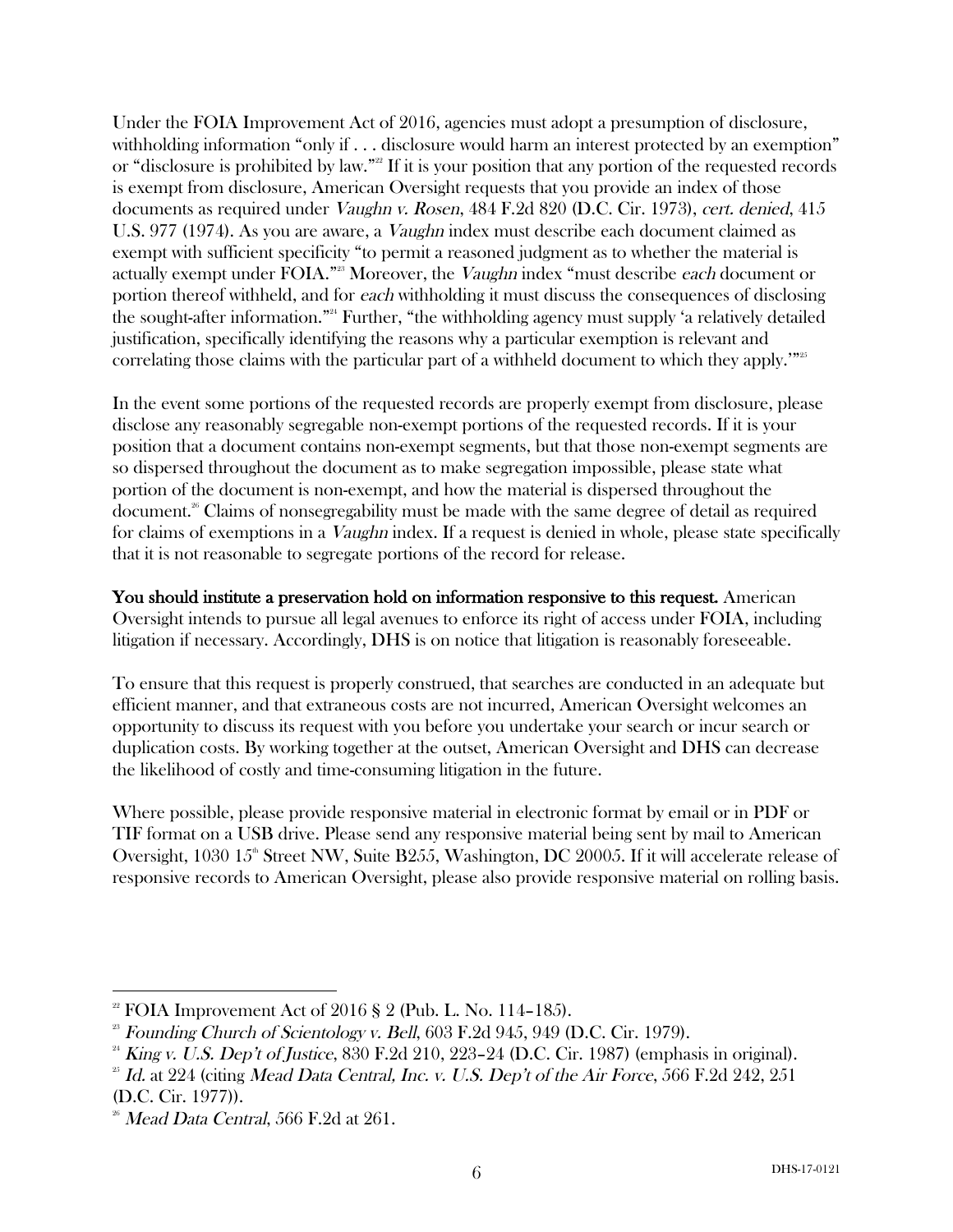## Fee Waiver Request

In accordance with 5 U.S.C. §  $552(a)(4)(A)(iii)$  and 6 C.F.R. §  $5.11(k)$ , American Oversight requests a waiver of fees associated with processing this request for records. The subject of this request concerns the operations of the federal government, and the disclosures will likely contribute to a better understanding of relevant government procedures by the general public in a significant way.<sup>27</sup> Moreover, the request is primarily and fundamentally for non-commercial purposes.<sup>28</sup>

American Oversight requests a waiver of fees because disclosure of the requested information is "in the public interest because it is likely to contribute significantly to public understanding" of government.<sup>29</sup> The requested records will help American Oversight and the general public understand the progress of this mammoth government project. A massive infrastructure project and negotiations with Congress regarding appropriations to undertake such a project are clear government activities. Considering Mr. Trump has promised that Mexico would pay for the wall<sup>30</sup> and with nothing less than the continuing operations of the federal government on the line,<sup>31</sup> the requested records would inform the public as to the status of the wall project and the spending priorities of the administration.

This request is primarily and fundamentally for non-commercial purposes.<sup>32</sup> As a  $501(c)(3)$ nonprofit, American Oversight does not have a commercial purpose and the release of the information requested is not in American Oversight's financial interest. American Oversight's mission is to promote transparency in government, to educate the public about government activities, and to ensure the accountability of government officials. American Oversight will use the information gathered, and its analysis of it, to educate the public through reports, press releases, or other media. American Oversight will also make materials it gathers available on our public website and promote their availability on social media platforms, such as Facebook and Twitter.<sup>33</sup> This particular FOIA request is part of a public project conducted by American Oversight called "Audit the Wall," where the organization is gathering and analyzing information and commenting on public releases of information related to the administration's proposed construction of a barrier along the U.S.-Mexico border.<sup>34</sup>

 

 $27/27$  6 C.F.R. § 5.11(k)(1)(i).

 $2^8$  6 C.F.R. § 5.11(k)(1)(ii).

 $2^9$  6 C.F.R. § 5.11(k)(1)(i), (2)(i)-(iv).

<sup>&</sup>lt;sup>30</sup> Manu Raju et al., *Trump Asking Congress, Not Mexico, to Pay for Border Wall*, CNN.COM (Jan. 6, 2017, 2:11 PM), http://www.cnn.com/2017/01/05/politics/border-wall-house-republicansdonald-trump-taxpayers/.

 $31$  Deirdre Walsh & Ted Barrett, Government Shutdown: What We Know So Far, CNN (Apr. 20, 2017, 6:07 AM), http://www.cnn.com/2017/04/20/politics/government-shutdown-latest/. <sup>32</sup> 6 C.F.R. § 5.11(k)(1)(ii), (3)(i)-(ii).

<sup>&</sup>lt;sup>33</sup> American Oversight currently has over  $10,800$  page likes on Facebook, and over  $32,200$ followers on Twitter. American Oversight, FACEBOOK, https://www.facebook.com/weareoversight/ (last visited May 3, 2017); American Oversight (@weareoversight), TWITTER, https://twitter.com/weareoversight (last visited May 3, 2017).

<sup>&</sup>lt;sup>34</sup> Audit the Wall, AMERICAN OVERSIGHT, www.auditthewall.org.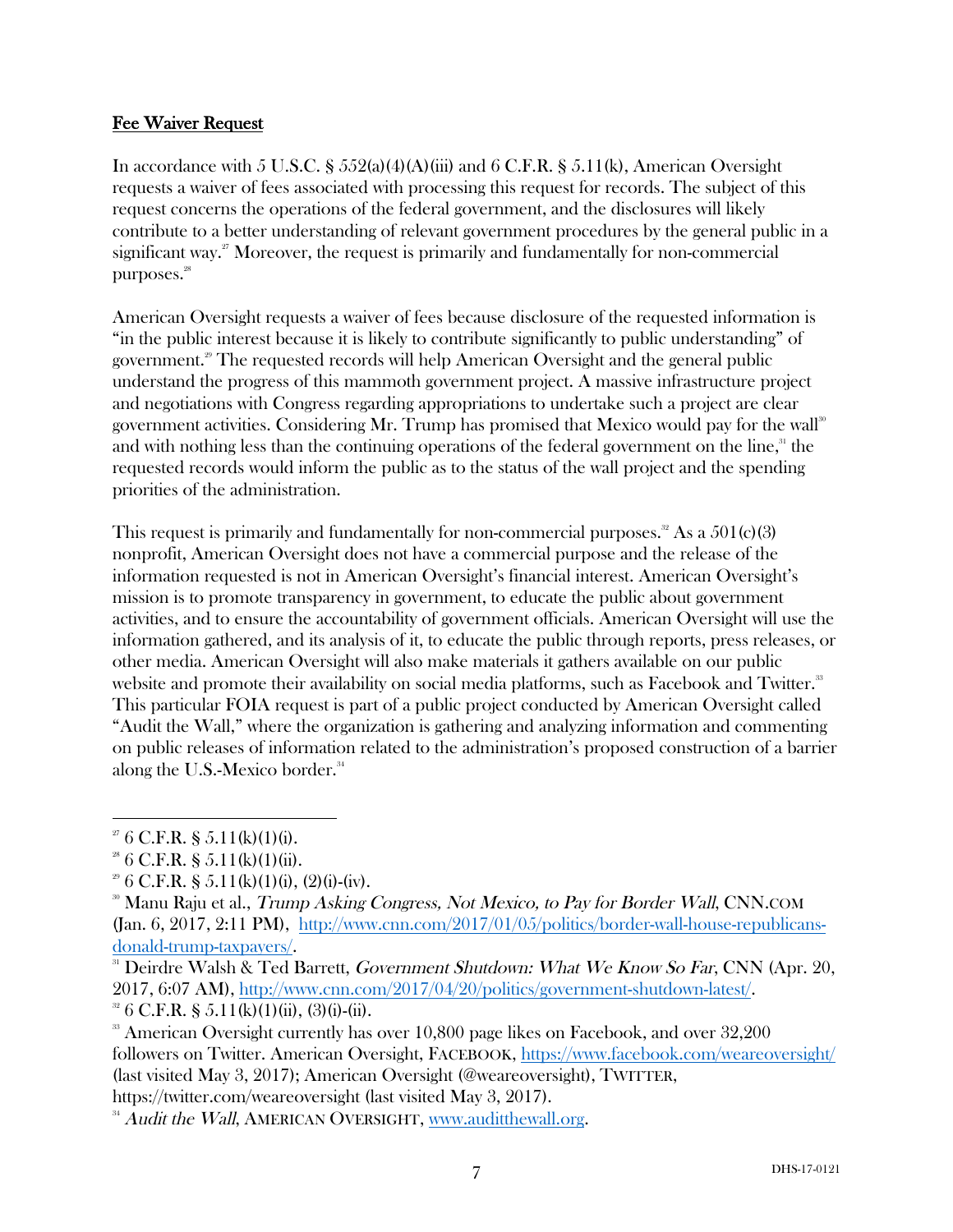Accordingly, American Oversight qualifies for a fee waiver.

#### Application for Expedited Processing

 

Pursuant to 5 U.S.C. §  $552(a)(6)(E)(i)$  and 6 C.F.R. §  $5.5(e)(1)(ii)$ , (iv), American Oversight requests that DHS expedite the processing of this request.

I certify to be true and correct to the best of my knowledge and belief that there is an urgency to inform the public about the actual or alleged federal government activity that is the subject of this request. The wall is a significant factor in budget negotiations and how much is allocated for border security. <sup>35</sup> Furthermore, this lack of funding for the wall in appropriations for the balance of  $FY$  2017 has been explicitly and frequently referenced in the news coverage.<sup>36</sup> Mr. Mulvaney has told reporters that despite the lack of current funding, the president will be asking Congress for appropriations for the wall—"a top priority of the president"—later this month in the FY 2018 budget request.<sup>37</sup>

Despite bullish statements from the White House on wall construction, Mr. Mulvaney has acknowledged that there are still many open questions with regard to the wall—including funding, total cost, and what the "wall" will actually be. In a March press briefing, Mr. Mulvaney was asked if the \$1.5 billion requested for the wall in this budget was a "first step," to which Mr. Mulvaney responded:

> Yeah, it's all that we think that we can spend this year. We haven't settled on a – and the next question is going to be, how many miles of wall does that build, right? And we don't know the answer to that question because we haven't settled on construction types. We haven't settled on where we're going to start. I think the funding provides for a couple of different pilot cases. I don't know what else to describe them -- as different kinds of barriers in different kinds of places, as we try and find the most cost-efficient, the safest, and also the most effective border protections. They may be different in different areas.

<sup>&</sup>lt;sup>35</sup> Acosta & Schleifer, *supra* note 8; Cowan & Morgan; *supra* note 8; Jacobs, *supra* note 8; Taylor, supra note 7.

<sup>36</sup> Scott Detrow, Congress Reaches Deal to Fund Government Through September, NPR (May 1, 2017, 9:45 AM), http://www.npr.org/sections/thetwo-way/2017/04/30/526326186/congress-reachesdeal-to-fund-government-through-september; Billy House et al., Trump Says He'll Sign Congress Spending Deal That Jettisons His Goals, BLOOMBERGPOLITICS (May 1, 2017, 1:50 PM), https://www.bloomberg.com/politics/articles/2017-05-01/congress-strikes-tentative-deal-on-1-1 trillion-spending-bill; Kaplan & Flegenheimer, supra note 3; Lisa Mascaro, Congressional Negotiators Reach \$1-Trillion Deal to Fund Government but Provide Little for Trump's Priorities, L.A. TIMES, Apr. 30, 2017, http://www.latimes.com/politics/la-na-pol-congress-budget-deal-20170430-story.html.<br><sup>37</sup> Reuters, *Trump Will Seek Border Wall Funds in Fiscal 2018 Budget Request, Mulvaney Says,* 

CNBC.com, May 1, 2017, http://www.cnbc.com/2017/05/01/trump-will-seek-border-wall-funds-infiscal-2018-budget-request-mulvaney-says.html.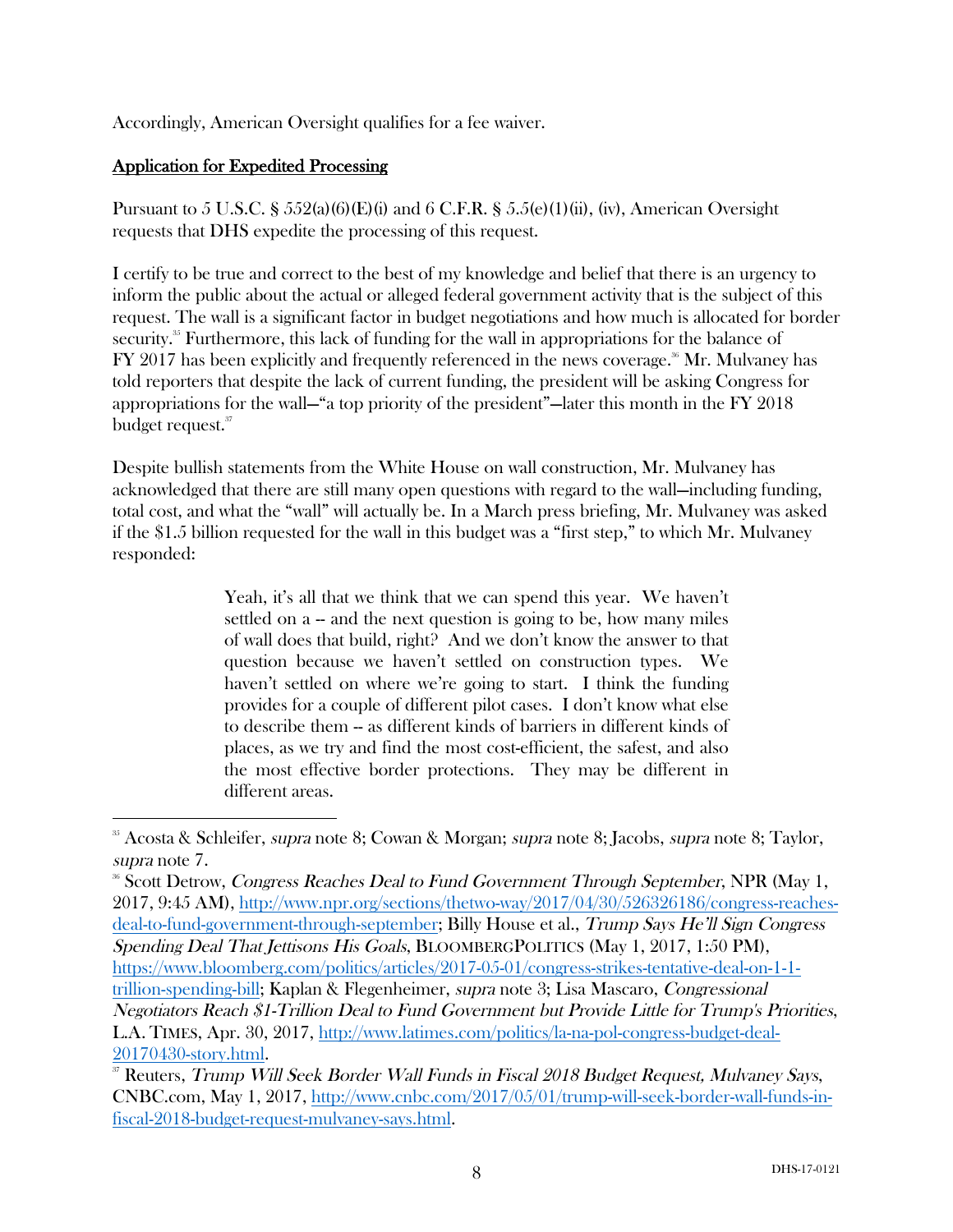So the \$1.5 billion allows us to start that program. We come along with additional funding  $-$  \$2.6 [billion] in 2018  $-$  and obviously when we get to that fuller budget -- the "fuller budget," that's not a very good word -- when we get to the full budget in May, you'll also start seeing some projections out in throughout the 10-year window.<sup>38</sup>

By Mr. Mulvaney's statement, the administration is presently assessing the total cost of the wall with reports due out in the coming weeks. In light of Mr. Mulvaney's comments regarding Mr. Trump not "giv[ing] up very easily on his highest priority," <sup>39</sup> Mr. Trump's statements over the weekend to not "even worry about it" because "we're going to have the wall,"<sup>40</sup> and the fact that DHS is continuing to move forward with developing prototypes,<sup>41</sup> a distinct urgency remains to inform the public about the administration's analysis of available funding for the wall.

Moreover, I certify that American Oversight is primarily engaged in disseminating information to the public. American Oversight's mission is to promote transparency in government, to educate the public about government activities, and to ensure the accountability of government officials. Similar to other organizations that have been found to satisfy the criteria necessary to qualify for expedition,<sup>42</sup> American Oversight "'gathers information of potential interest to a segment of the public, uses its editorial skills to turn the raw material into a distinct work, and distributes that work to an audience."<sup>343</sup> American Oversight will use the information gathered, and its analysis of it, to educate the public through reports, press releases, and other media. American Oversight will also make materials it gathers available on its website and promote their availability on social media platforms, such as Facebook and Twitter.<sup>44</sup> For example, this FOIA request is part of American Oversight's "Audit the Wall" effort, a demonstrable campaign dedicated to the public disclosure of documents and creation of editorial content.<sup>45</sup>

 

<sup>&</sup>lt;sup>38</sup> Press Briefing by OMB Director Mick Mulvaney Previewing the President's FY18 Budget, THE WHITE HOUSE, Mar. 15, 2017, https://www.whitehouse.gov/the-press-office/2017/03/16/press-<br>briefing-omb-director-mick-mulvaney-previewing-presidents-fy18.

<sup>&</sup>lt;sup>39</sup> OMB Director-Says No Surprise Wall Is Top Trump Priority, BLOOMBERG (Apr. 21, 2017, 2:57 PM), https://www.bloomberg.com/politics/videos/2017-04-21/omb-dir-says-no-surprise-wall-istrump-priority-video.

<sup>&</sup>lt;sup>40</sup> March Fisher, *Trump Invigorates, Enchants Crowd During Rally in Harrisburg, Pa.*, WASH. POST, Apr. 29, 2017, https://www.washingtonpost.com/politics/100-days-in-trump-invigoratesenchants-crowd-during-rally-in-harrisburg-pa/2017/04/29/c656d764-2aa7-11e7-a616-

d7c8a68c1a66\_story.html?utm\_term=.b5bb64763297.<br><sup>41</sup> Mark Hensch, *DHS Head: Border Wall Will 'Move Forward' This Summer*, THE HILL (Apr. 21, 2017, 8:21 AM), http://thehill.com/homenews/administration/329848-dhs-head-border-wall-tomove-forward-in-summer.<br><sup>42</sup> See ACLU v. U.S. Dep't of Justice, 321 F. Supp. 2d 24, 30–31 (D.D.C. 2004); EPIC v. Dep't of

Defense, 241 F. Supp. 2d 5, 15 (D.D.C. 2003).

 $^{43}$  ACLU, 321 F. Supp. 2d at 29 n.5 (quoting EPIC, 241 F. Supp. 2d at 11).

 $44$  See supra note 33.

 $45$  See supra note 34.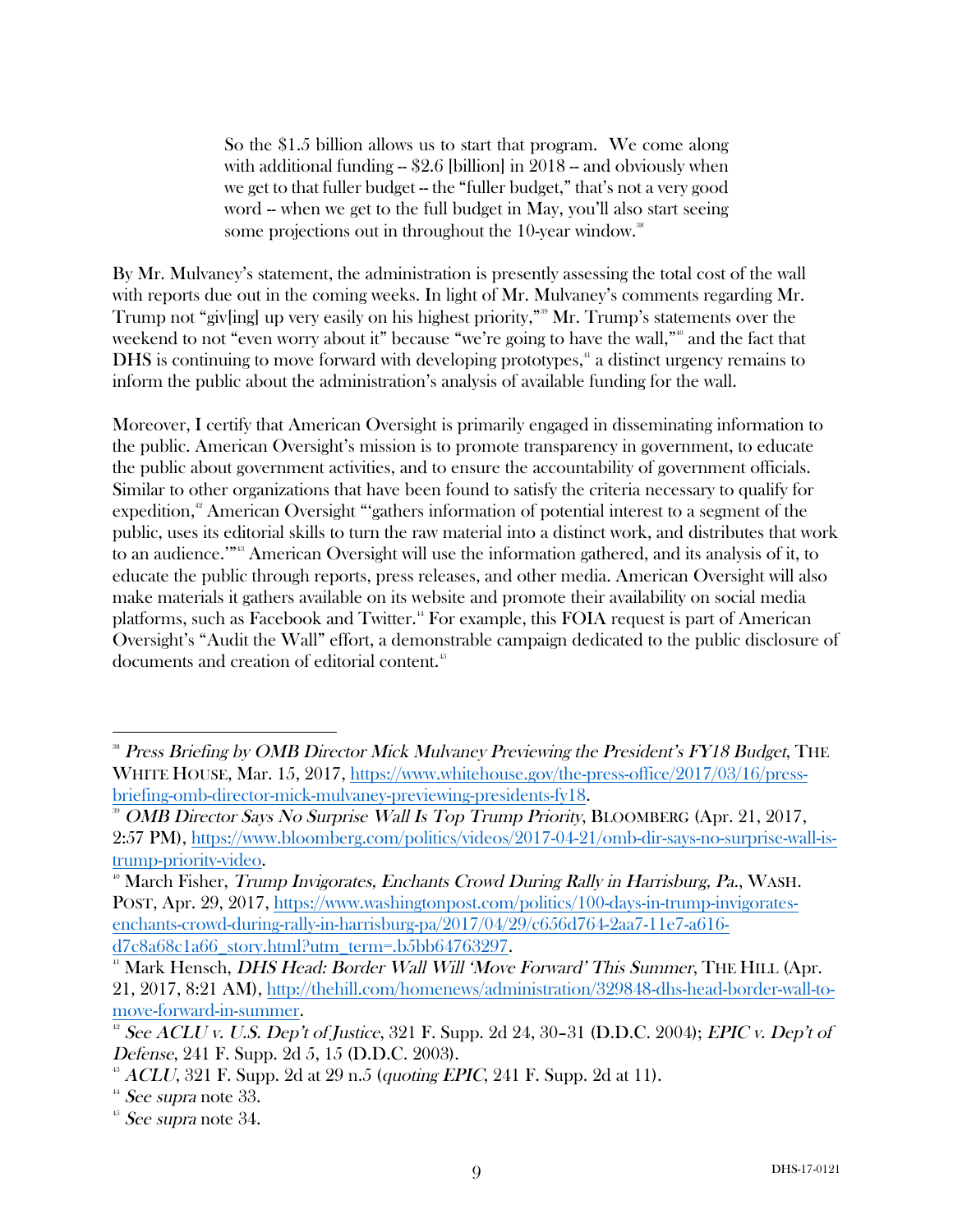I further certify to be true and correct to the best of my knowledge and belief that there is widespread and exceptional media interest and there exist possible questions about the government's integrity, which affect public confidence. News stories about the wall and its role in the budget fight are published regularly.<sup>®</sup> Despite not having secured funding, the Department of Homeland Security has already issued multiple requests for proposals related to the wall. <sup>47</sup> The administration has been described as moving with "extreme haste" on the procurement process.<sup>48</sup> U.S. Customs and Border Protection has said that winning contractors selected to build wall prototypes will be selected by June 1.<sup>49</sup> Secretary of Homeland Security John F. Kelly has previously committed to completing the wall by  $2019.^{50}$ 

 <sup>46</sup> See, e.g., Acosta & Schleifer, supra note 8; Editorial Board, Up Against the Wall, N.Y. TIMES, Apr. 8, 2017, https://www.nytimes.com/2017/04/08/opinion/up-against-the-wall.html; Fox & Friends, Bids to Build President Trump's Border Wall Due Today, FOXNEWS INSIDER (Apr. 4, 2017, 7:59 AM), http://insider.foxnews.com/2017/04/04/mexico-border-wall-bids-due-todaypresident-trump-illegal-immigration-policy; T. Christian Miller, Trump's Wall: How Much Money Does the Government Have for It Now?, PROPUBLICA (Apr. 13, 2017, 1:34 PM), https://www.propublica.org/article/trumps-wall-how-much-money-does-the-government-have-for-itnow; Phillip Molnar & Lyndsay Winkley, Trump's Border Wall Will Get Its Start in San Diego County, L.A. TIMES, Apr. 10, 2017, http://www.latimes.com/local/lanow/la-me-san-diego-borderwall-20170410-story.html; Nixon, supra note 13; Nicki Rossoll, Despite Trump Campaign Promise, Tillerson Had 'No Conversation' with Mexico Paying for Border Wall, ABC NEWS (Apr. 9, 2017, 9:01 AM), http://abcnews.go.com/Politics/trump-campaign-promise-tillersonconversation-mexico-paying-border/story?id=46685291; Taylor, supra note 7; Alex Veiga, Who Would Gain from Trump's Border Wall?, DETROIT NEWS, Apr. 1, 2017, http://www.detroitnews.com/story/news/nation/2017/04/01/border-wall-trump/99907624/.

<sup>47</sup> FED. BUS. OPPORTUNITIES, Solicitation No. 2017-JC-RT-0001,

https://www.fbo.gov/index?id=f61a85538f383ec3ed9cac3c9e21d6f1 (last visited Apr. 21, 2017); FED. BUS. OPPORTUNITIES, Solicitation No. HSBP1017R0022,

https://www.fbo.gov/index?s=opportunity&mode=form&id=6d883f07a72d10347a0304089f00f1eb &tab=core&\_cview=1 (last visited Apr. 21, 2017); FED. BUS. OPPORTUNITIES, Solicitation No. HSBP1017R0023,

https://www.fbo.gov/index?s=opportunity&mode=form&id=5eb4c7553ad9aeb62ad3ecf7f216ef3c& tab=core&\_cview=1 (last visited Apr. 21, 2017); see, e.g., Dan Frosch, Bidding Process for U.S. Border-Wall Construction Begins, WALL ST. J., Mar. 18, 2017,

https://www.wsj.com/articles/bidding-process-for-u-s-border-wall-construction-begins-1489869241; Margaret Hartmann, Trump's 'Big, Beautiful' Border Wall Threatened by Political Reality, NEW YORK (Mar. 10, 2017, 4:34 AM), http://nymag.com/daily/intelligencer/2017/03/trumps-borderwall-threatened-by-political-reality.html.

<sup>&</sup>lt;sup>48</sup> Kriston Capps, *Almost 200 Firms Have Bid to Build Trump's Border Wall*, GOV'T EXEC., Feb. 28, 2017, http://www.govexec.com/contracting/2017/02/almost-200-firms-have-bid-build-trumpsborder-wall/135754/ ("The extreme haste of the government's procurement process is matched only by the breakneck speed with which the government plans to build the wall.").

 $\degree$  Elliot Spagat, *Border Wall Contractors Brace for Hostile Environment*, ASSOCIATED PRESS, Apr. 4, 2017, https://apnews.com/0ebfb4522e734425b5e1ff60998da158/Border-wall-contractorsbrace-for-hostile-environment.<br><sup>50</sup> Madeline Conway, *Kelly: I Hope Border Wall Will Be 'Done Within the Next Two Years,'* 

POLITICO (Feb. 2, 2017, 12:16 PM), http://www.politico.com/story/2017/02/john-kelly-border-wall-